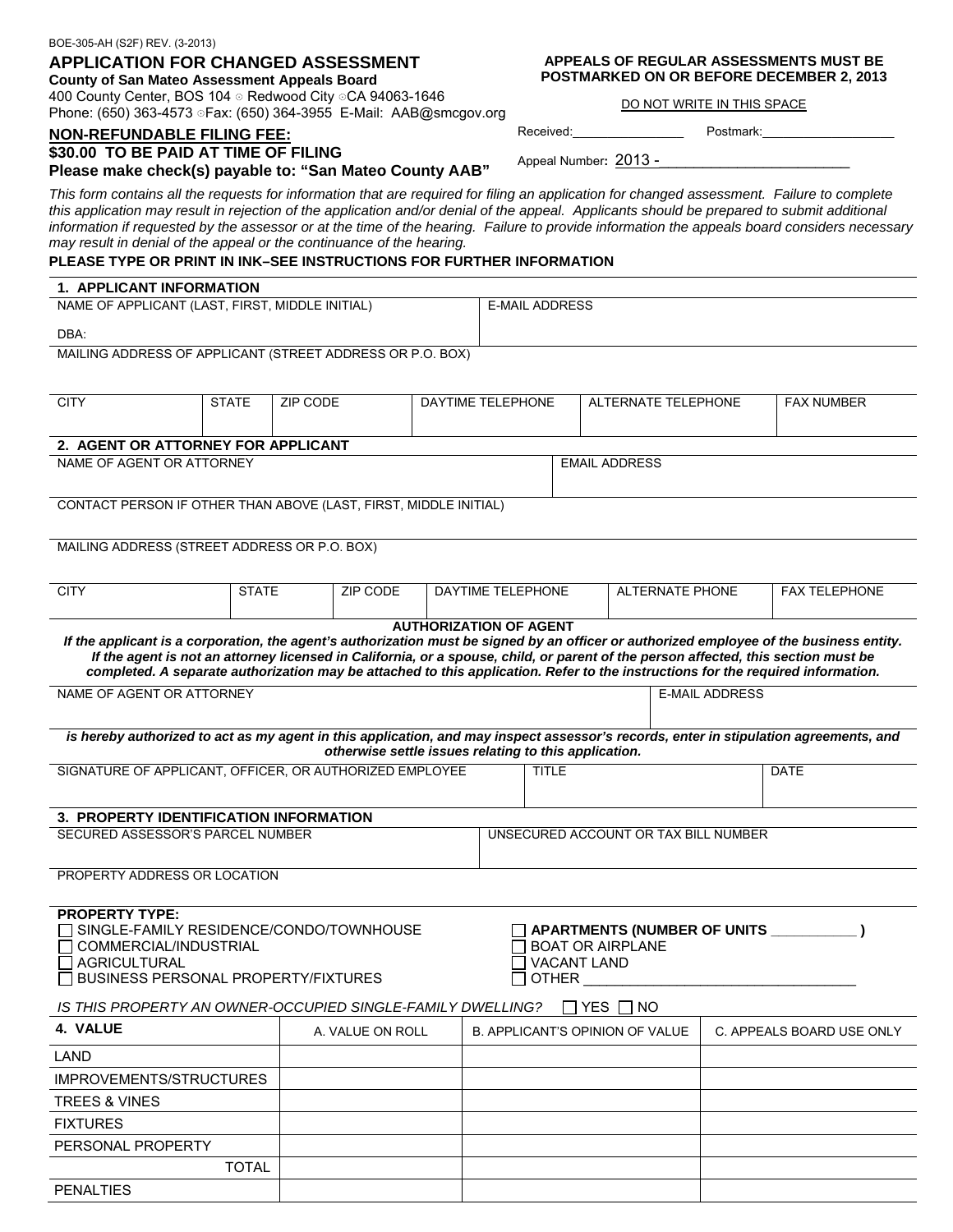| 5. TYPE OF ASSESSMENT BEING APPEALED (check one) IMPORTANT - SEE INSTRUCTIONS FOR FILING PERIODS                                                                                                                                                                                                                                                                                                                                                                                                                                                                                                                                                                                                                                                                                                                                                                                                                                                                                                                                                                                                                                                                                                                                                                                                                                                                                                                                                                                                                                                                                                                                                                                                                                                                           |                       |                   |                                |
|----------------------------------------------------------------------------------------------------------------------------------------------------------------------------------------------------------------------------------------------------------------------------------------------------------------------------------------------------------------------------------------------------------------------------------------------------------------------------------------------------------------------------------------------------------------------------------------------------------------------------------------------------------------------------------------------------------------------------------------------------------------------------------------------------------------------------------------------------------------------------------------------------------------------------------------------------------------------------------------------------------------------------------------------------------------------------------------------------------------------------------------------------------------------------------------------------------------------------------------------------------------------------------------------------------------------------------------------------------------------------------------------------------------------------------------------------------------------------------------------------------------------------------------------------------------------------------------------------------------------------------------------------------------------------------------------------------------------------------------------------------------------------|-----------------------|-------------------|--------------------------------|
| $\Box$ REGULAR ASSESSMENT $-$ VALUE AS OF JANUARY 1 OF THE CURRENT YEAR<br>□ SUPPLEMENTAL ASSESSMENT<br>ATTACH 2 COPIES OF NOTICE (OR TAX BILL IF NOTICE WAS NOT TIMELY RECEIVED)<br>DATE OF NOTICE OR TAX BILL DATE OF NOTICE OR TAX BILL<br>□ ROLL CHANGE/ESCAPE ASSESSMENT/CALAMITY REASSESSMENT ROLL YEAR: __________<br>ATTACH 2 COPIES OF NOTICE (OR TAX BILL IF NOTICE WAS NOT TIMELY RECEIVED)                                                                                                                                                                                                                                                                                                                                                                                                                                                                                                                                                                                                                                                                                                                                                                                                                                                                                                                                                                                                                                                                                                                                                                                                                                                                                                                                                                     |                       | <b>ROLL YEAR:</b> |                                |
| DATE OF NOTICE OR TAX BILL DATE OF NOTICE OR TAX BILL                                                                                                                                                                                                                                                                                                                                                                                                                                                                                                                                                                                                                                                                                                                                                                                                                                                                                                                                                                                                                                                                                                                                                                                                                                                                                                                                                                                                                                                                                                                                                                                                                                                                                                                      |                       |                   |                                |
| 6. THE FACTS THAT I RELY UPON TO SUPPORT REQUESTED CHANGES IN VALUE ARE AS FOLLOWS: You may check all that<br>apply. If you are uncertain of which item to check, please check "I. OTHER." Attach two copies of a brief explanation of your reason(s)<br>for filing this application. PLEASE SEE INSTRUCTIONS BEFORE COMPLETING THIS SECTION.<br>A. DECLINE IN VALUE:<br>$\Box$ The assessor's roll value exceeds the market value as of January 1 of the current year.<br><b>B. CHANGE IN OWNERSHIP</b><br>1. No change in ownership or other reassessable event occurred on the date of<br>2. Base year value for the change in ownership established on the date of<br>C. NEW CONSTRUCTION<br>1. No new construction or other reassessable event occurred on the date of __________________________________<br>2. Base year value for the new construction established on the date of 2. Base year value of 2. Base year value for the new construction established on the date of<br>D. CALAMITY REASSESSMENT<br>□ Assessor's reduced value is incorrect for property damaged by misfortune or calamity.<br>E. PERSONAL PROPERTY/FIXTURES. Assessor's value of personal property and/or fixtures exceeds market value.<br>$\Box$ 1. All personal property/fixtures.<br>$\Box$ 2. Only a portion of the personal property/fixtures. Attach description of those items.<br>F. PENALTY ASSESSMENT<br>$\Box$ Penalty assessment is not justified.<br>G. CLASSIFICATION<br>$\Box$ Assessor's classification and/or allocation of value of property is incorrect.<br>H. APPEAL AFTER AN AUDIT. MUST include description of each property, issues being appealed, and your opinion of value. Please<br>refer to instructions.<br>1. Amount of escape assessment is incorrect. |                       |                   | is incorrect.<br>is incorrect. |
| $\Box$ 2. Assessment of other property of the assessee at the location is incorrect.                                                                                                                                                                                                                                                                                                                                                                                                                                                                                                                                                                                                                                                                                                                                                                                                                                                                                                                                                                                                                                                                                                                                                                                                                                                                                                                                                                                                                                                                                                                                                                                                                                                                                       |                       |                   |                                |
| I. OTHER:                                                                                                                                                                                                                                                                                                                                                                                                                                                                                                                                                                                                                                                                                                                                                                                                                                                                                                                                                                                                                                                                                                                                                                                                                                                                                                                                                                                                                                                                                                                                                                                                                                                                                                                                                                  |                       |                   |                                |
| Attach explanation.<br>$\Box$                                                                                                                                                                                                                                                                                                                                                                                                                                                                                                                                                                                                                                                                                                                                                                                                                                                                                                                                                                                                                                                                                                                                                                                                                                                                                                                                                                                                                                                                                                                                                                                                                                                                                                                                              |                       |                   |                                |
| 7. WRITTEN FINDINGS OF FACTS (For the schedule of fees, please contact the AAB Clerk)<br>Are requested<br>$\Box$ Are not requested<br>8. Do you want to designate this application as a claim for refund?<br>Please refer to instructions first.                                                                                                                                                                                                                                                                                                                                                                                                                                                                                                                                                                                                                                                                                                                                                                                                                                                                                                                                                                                                                                                                                                                                                                                                                                                                                                                                                                                                                                                                                                                           | $\Box$ Yes            | $\Box$ No         |                                |
|                                                                                                                                                                                                                                                                                                                                                                                                                                                                                                                                                                                                                                                                                                                                                                                                                                                                                                                                                                                                                                                                                                                                                                                                                                                                                                                                                                                                                                                                                                                                                                                                                                                                                                                                                                            | <b>CERTIFICATION</b>  |                   |                                |
| I certify (or declare) under penalty of perjury under the laws of the State of California that the foregoing and all information hereon, including any<br>accompanying statements or documents, is true, correct, and complete to the best of my knowledge and belief and that I am (1) the owner of the<br>property or the person affected (i.e., a person having a direct economic interest in the payment of the taxes on that property—"The Applicant"), (2) an<br>agent authorized by the applicant under Item 2 of this application, or (3) an attorney licensed to practice law in the State of California, State Bar No.<br>, who has been retained by the applicant and has been authorized by that person to file this application.                                                                                                                                                                                                                                                                                                                                                                                                                                                                                                                                                                                                                                                                                                                                                                                                                                                                                                                                                                                                                              |                       |                   |                                |
| <b>SIGNATURE</b>                                                                                                                                                                                                                                                                                                                                                                                                                                                                                                                                                                                                                                                                                                                                                                                                                                                                                                                                                                                                                                                                                                                                                                                                                                                                                                                                                                                                                                                                                                                                                                                                                                                                                                                                                           | <b>SIGNED AT CITY</b> | <b>STATE</b>      | <b>DATE</b>                    |
| ▶                                                                                                                                                                                                                                                                                                                                                                                                                                                                                                                                                                                                                                                                                                                                                                                                                                                                                                                                                                                                                                                                                                                                                                                                                                                                                                                                                                                                                                                                                                                                                                                                                                                                                                                                                                          |                       |                   |                                |
| NAME AND TITLE (please type or print)                                                                                                                                                                                                                                                                                                                                                                                                                                                                                                                                                                                                                                                                                                                                                                                                                                                                                                                                                                                                                                                                                                                                                                                                                                                                                                                                                                                                                                                                                                                                                                                                                                                                                                                                      |                       |                   |                                |
| <b>FILING STATUS</b>                                                                                                                                                                                                                                                                                                                                                                                                                                                                                                                                                                                                                                                                                                                                                                                                                                                                                                                                                                                                                                                                                                                                                                                                                                                                                                                                                                                                                                                                                                                                                                                                                                                                                                                                                       |                       |                   |                                |
| □ Owner □ Agent □ Attorney □ Spouse □ Registered Domestic Partner □ Child □ Parent □ Person Affected                                                                                                                                                                                                                                                                                                                                                                                                                                                                                                                                                                                                                                                                                                                                                                                                                                                                                                                                                                                                                                                                                                                                                                                                                                                                                                                                                                                                                                                                                                                                                                                                                                                                       |                       |                   |                                |
| THIS DOCUMENT IS SUBJECT TO PUBLIC INSPECTION<br>BOE-305-AH (S2F) REV. (3-2013)                                                                                                                                                                                                                                                                                                                                                                                                                                                                                                                                                                                                                                                                                                                                                                                                                                                                                                                                                                                                                                                                                                                                                                                                                                                                                                                                                                                                                                                                                                                                                                                                                                                                                            |                       |                   |                                |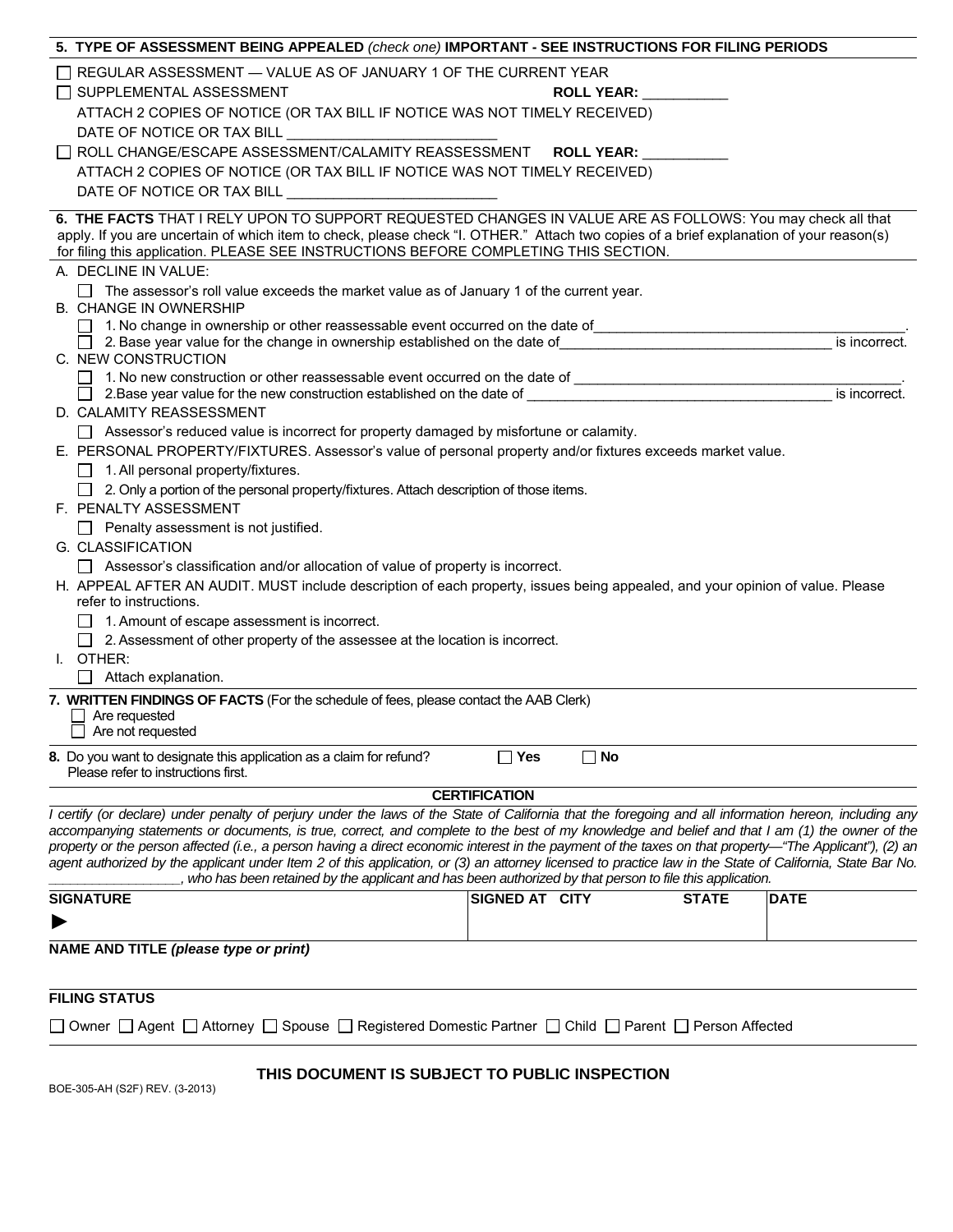# **INFORMATION AND INSTRUCTIONS FOR APPLICATION FOR CHANGED ASSESSMENT**

The State Board of Equalization has prepared a pamphlet to assist you in completing this application. You may download a copy of Publication 30, *Residential Property Assessment Appeals,* at www.boe.ca.gov or contact the clerk of your local board for a copy.

Filing this application for reduced assessment does not relieve the applicant from the obligation to pay the taxes on the subject property on or before the applicable due date shown on the tax bill. If a reduction is granted, a proportionate refund of taxes paid will be made by the county.

Based on the evidence, the appeals board can increase as well as decrease an assessment. The decision of the appeals board upon this application is final; the appeals board may not reconsider or rehear any application. However, either the applicant or the assessor may bring timely action in superior court for review of an adverse action if Written Findings of Fact have been properly requested. See the instructions for Box 7 for more information regarding the request for Written Findings of Fact and payment of Written Findings of Fact fees.

An application may be amended until 5:00 p.m. on the last day upon which the application might have been timely filed. After the filing period, an invalid or incomplete application may be corrected at the request of the clerk or amendments may be made at the discretion of the board. Contact the clerk for information regarding correcting or amending an application.

The appeals board can hear matters concerning an assessor's allocation of exempt values. However, it cannot hear matters relating to a person's or organization's eligibility for a property tax exemption. Appeals regarding the denial of exemptions are under the jurisdiction of the assessor and/or the courts.

The following numbered instructions apply to the corresponding numbers on the application form.

### **Please type or print in ink all information on the application form.**

- **Box 1.** Enter the name and mailing address of the applicant. If the applicant is other than the assessee (e.g., leased property), attach an explanation. NOTE: An agent's address may not be substituted for that of the applicant.
- **Box 2.** Provide the name and mailing address of the agent or attorney, if applicable. If the agent is not a California-licensed attorney, you must also complete the agent's authorization section, or an agent's authorization may be attached to this application. An attached authorization must contain all of the following information.
	- The date the authorization is executed.
	- A statement that the agent is authorized to sign and file applications in the calendar year of the application.
	- The specific parcel(s) or assessment(s) covered by the authorization, or a statement that the agent is authorized to represent the applicant on all parcels and assessments located within the county that the application is being filed.
	- The name, address, and telephone number of the agent.
	- The applicant's signature and title.
	- A statement that the agent will provide the applicant with a copy of the application.
- **Box 3.** If this application is for an assessment on secured property, enter the Assessor's Parcel Number which is printed on both your assessment notice and tax bill. If the property is unsecured (e.g., an aircraft or boat), enter the account/tax bill number from your tax bill. Enter a brief description of the property location, such as street address, city, and zip code, sufficient to identify the property and assessment being appealed.

For a single-family dwelling, indicate if the dwelling is owner-occupied.

- **Box 4. Column A:** Enter the amounts shown on your assessment notice (or tax bill if the notice was not timely received pursuant to Revenue & Taxation Code § 1605) for the year being appealed. If you are appealing a current year assessment (base year or decline in value) and have not received an assessment notice, or are unsure of the values to enter in this section, please contact the assessor's office. If you are appealing a calamity reassessment or an assessment related to a change in ownership, new construction, roll change, or escape assessment, refer to the reassessment notice you received.
	- **Column B:** Enter your opinion of value for each of the applicable categories. **If you do not state an opinion of value, it will result in the rejection of your application.**
	- **Column C:** This column is for use by the appeals board. **Do not enter any figures in this column.**